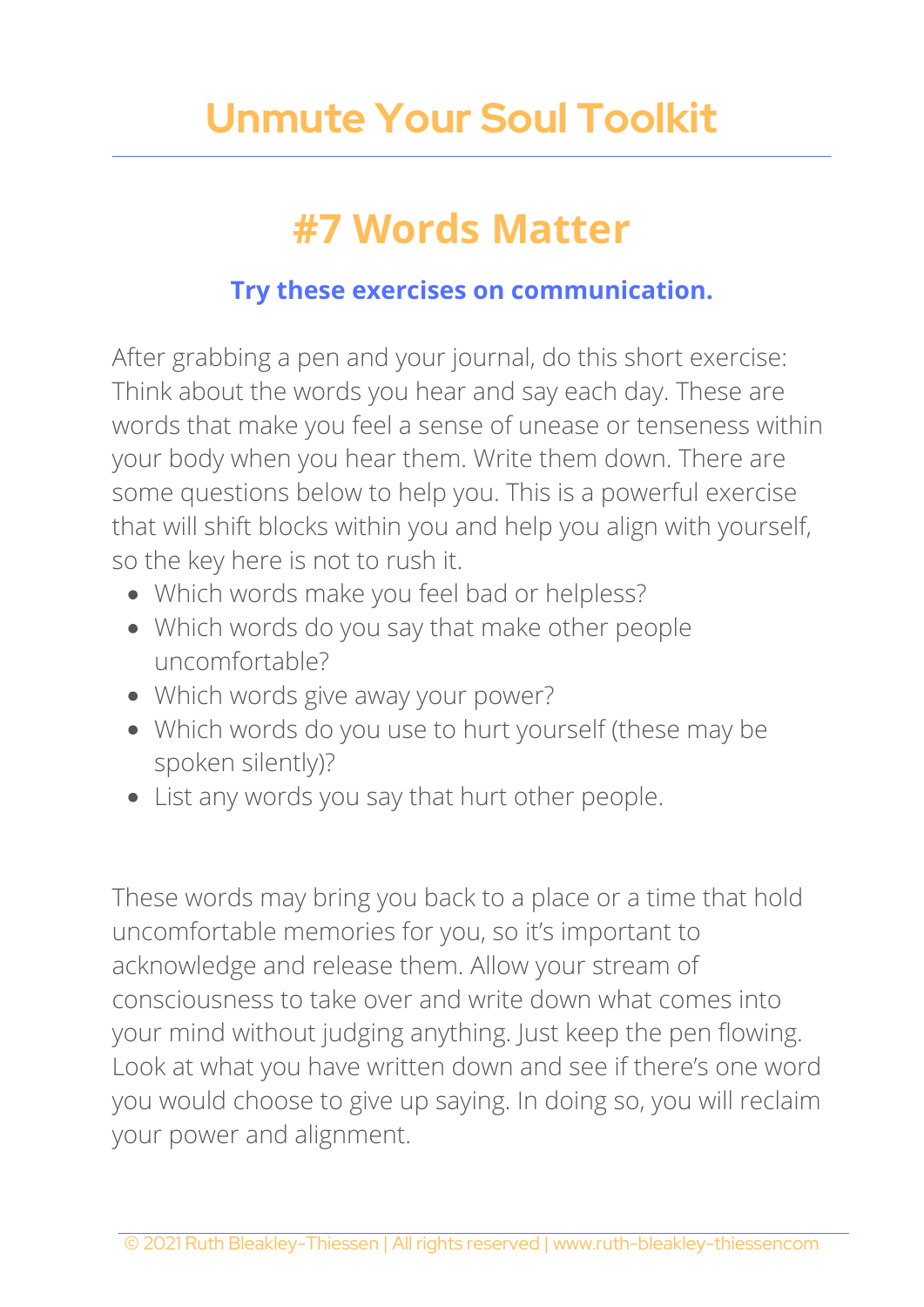# **Unmute Your Soul Toolkit**

Ask yourself a few more questions:

- How are the words in my head affecting my energy this week?
- How can I be more aware of how my own words and actions affect others' energy?

#### **As words really do matter, here is a checklist with a few tips for conversing with someone.**

- Notice if your body is open or closed.
- Speak truthfully.
- Communicate assertively with effective communication.
- Know what you want and speak about it respectively and positively. No one is a mind reader.
- Use "I" statements instead of "you."
- Own your feelings.
- Avoid slanderous or malicious speech.
- Refrain from using harsh or abrasive words.
- Abstain from gossip or mindless, idle chatter.
- Create boundaries and set your limits.
- Communicate with compassion.
- Listen deeply and hear the soul of the person.
- Recognize fear as a factor on both sides.
- Don't give in to the temptation to just fight back and return an angry voice by raising your own.
- Don't project your anger. Instead, speak from your feelings.
- Don't make the other side appear wrong.
- Be ready to forgive and ask for forgiveness.
- Ask yourself what really needs to be said in this moment?